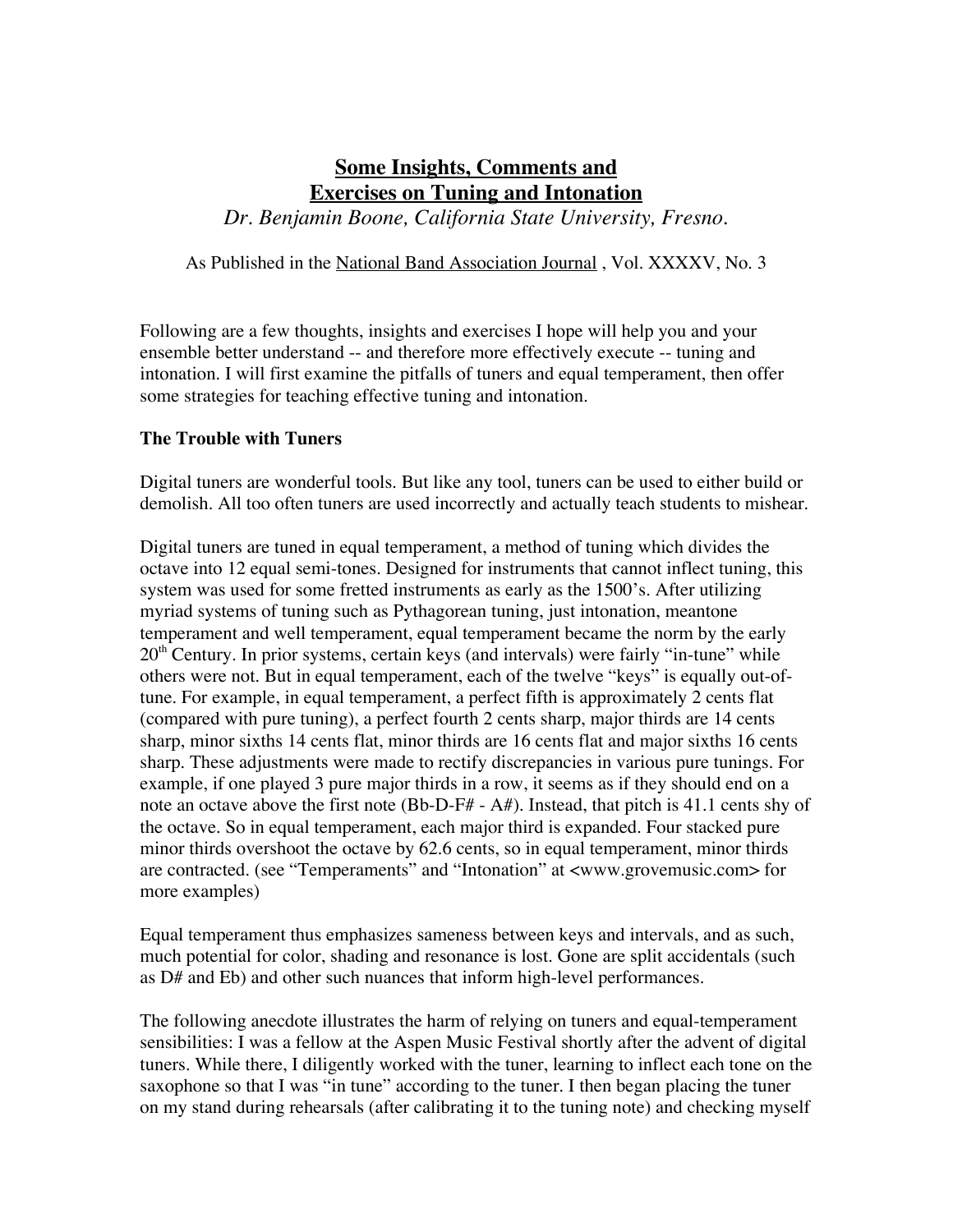whenever I had a long note. The tuner said I was always dead on pitch – but I never sounded worse! My mistake was four-fold. Firstly, I was primarily relying on my eyes rather my ears to tell me if I was in tune; secondly I was programming myself to hear incorrect intonation as correct (octaves were flat, etc.); thirdly I was assuming there was one absolute correct tuning for each note regardless of whether my pitch was the third, fifth seventh, ninth or alteration of the chord (see flexible tuning below); and fourthly I was operating in an inherently less resonant tuning system. Alas, one of many youthful mistakes – but one from which we all can learn a valuable lesson: If a piano, MIDI device or tuner is used to check tuning (as is all too often the case), students will suffer poor results – they will believe they are in tune when they are not, and they will learn to mishear.

So how *can* you teach your ensemble to hear "in tune?"

# **Basic Skill Set**

Playing in tune necessitates that students possess three separate skills. First and foremost, they must be able to *hear* (not see on a tuner!) what is in tune and what isn't; secondly, they need to be able to ascertain whether they are sharp or flat; and thirdly they need to have the technical facility to be able to make the proper tuning adjustment on their instrument. Breaking up the tuning process in this manner, and teaching these skills separately will help improve tuning more expediently.

# **Hearing what is in tune**

A good way to begin is to have students match unison pitches. Play a pitch on a piano or tuner, and then have the students sing the pitch. Next, match with their instrument. In both cases, have them raise, then lower the pitch slightly to find the area of greatest consonance. After all, the ability to discriminate between relative levels of dissonance and consonance is at the core of playing in tune. Once in tune, have them raise and lower the pitch again (using embouchure or equivalent), focusing on the sound of "sharp" and "flat." You may utilize a tuner, but do not allow them to blindly adjust without hearing the incorrect tuning, and avoid the temptation of simply telling them to push in or out.

Next, use a few helpful exercises adapted from Gerald Eskelin's *Lies My Music Told Me*: Have half the class sing a pedal tone while the other students slowly glide up from that pitch, listening for the relative consonance and dissonance that is created between the two pitches. Guide them as they glide up past the fifth and then to the octave. You will have to guide your students to area most resonant, as most have learned to mishear acoustically pure intervals. When you find it, the overtones will re-enforce each other and resonance will drastically increase. Once students hear, and feel this pure tuning, they will be able to re-produce it on their instruments.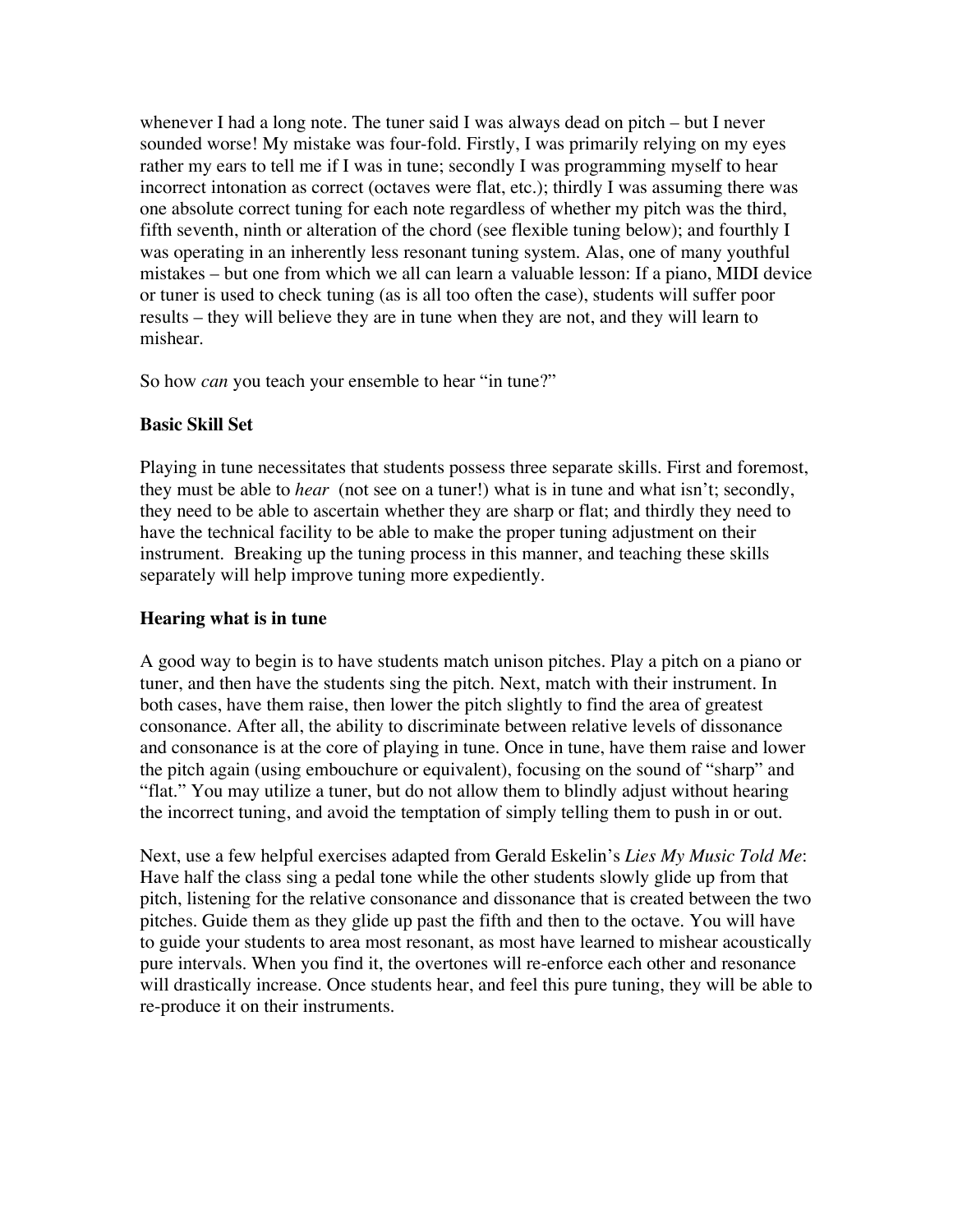# **Flexible Tuning**

One of the flaws of the digital tuner is that it gives students the false impression that each pitch has an absolute correct tuning regardless of its harmonic context. Nothing could be further from the truth. If an "A" were part of a root-position A major or minor triad, then it must be tuned to match the first overtone of the lowest A. If, however, that same "A" were the fifth of a D root-position major or minor triad, then it must be altered to align with the second or seventh overtone of the lowest D. If it were the third, say of an  $F#$ minor or F major triad, then it must align with yet other overtones. In short, a student must learn to alter (inflect) their tuning so that their note aligns with the surrounding overtones.

To ingrain this much-needed concept of flexible tuning, play a low Bb on the piano and have the students play a Bb concert. Have them hold the pitch while you move to a low Eb on the piano. They will have to alter the tuning of the Bb in order to be in tune with the Eb, because now Bb must align with the overtone an octave and a fifth above Eb (Bb) rather than the overtone and octave above Bb (Bb). The harmonic context has changed, and so must the tuning. Next try a Gb in the bass, then a G. Soon your students will understand this concept, listen more intently to the relationship of their pitch to the surrounding harmonic context, and surprise you with their resonance.

# **Tuning the band at the beginning of rehearsal**

As a student, I used to tune at the beginning of the rehearsal by pushing in or out on my saxophone mouthpiece, paying little attention to whether other factors might be causing my tuning problem. I now know that by doing so a bit too aggressively, I actually created more tuning problems than I solved. Let me give a general example: Imagine a tubular instrument that is in tune with itself when it is 20" in length. Aristotle teaches us that if we effectively shorten the tube in half (by lifting fingers, pressing a valve, adjusting a slide) – to 10 inches – the frequency will be twice as fast and thus the pitch will be twice as high (an octave). Let us now imagine the player of this tube hears they are flat with the tuning note, and instead of adjusting embouchure, warming up their horn or changing reeds they push in their head-joint or tuning slide one inch. The tube is now 19 inches long and they sound in tune. The tone-hole/valve combination/slide position that previously rendered an in-tune octave now renders an out of tune note. Why? To render an octave above the lowest pitch, the effective length of the tube would now need to be 9.5 inches (half of the 19 inch tube) rather than 10 inches (where it originally was)! The tube is now out-of tune with itself, which will result in myriad tuning problems.

For this reason, encourage students to find the position that renders their instrument in tune with itself (note: the smaller the instrument, the more a slight change will alter the tuning, and the better the quality of the instrument, the more likely it will be in tune with itself). When tuning, encourage them to alter their embouchure, the position of their hand in bell, reed, jaw pressure etc. to yield in-tune playing. A common error among reed players is put too much pressure on a reed, which inhibits vibration and raises the pitch.